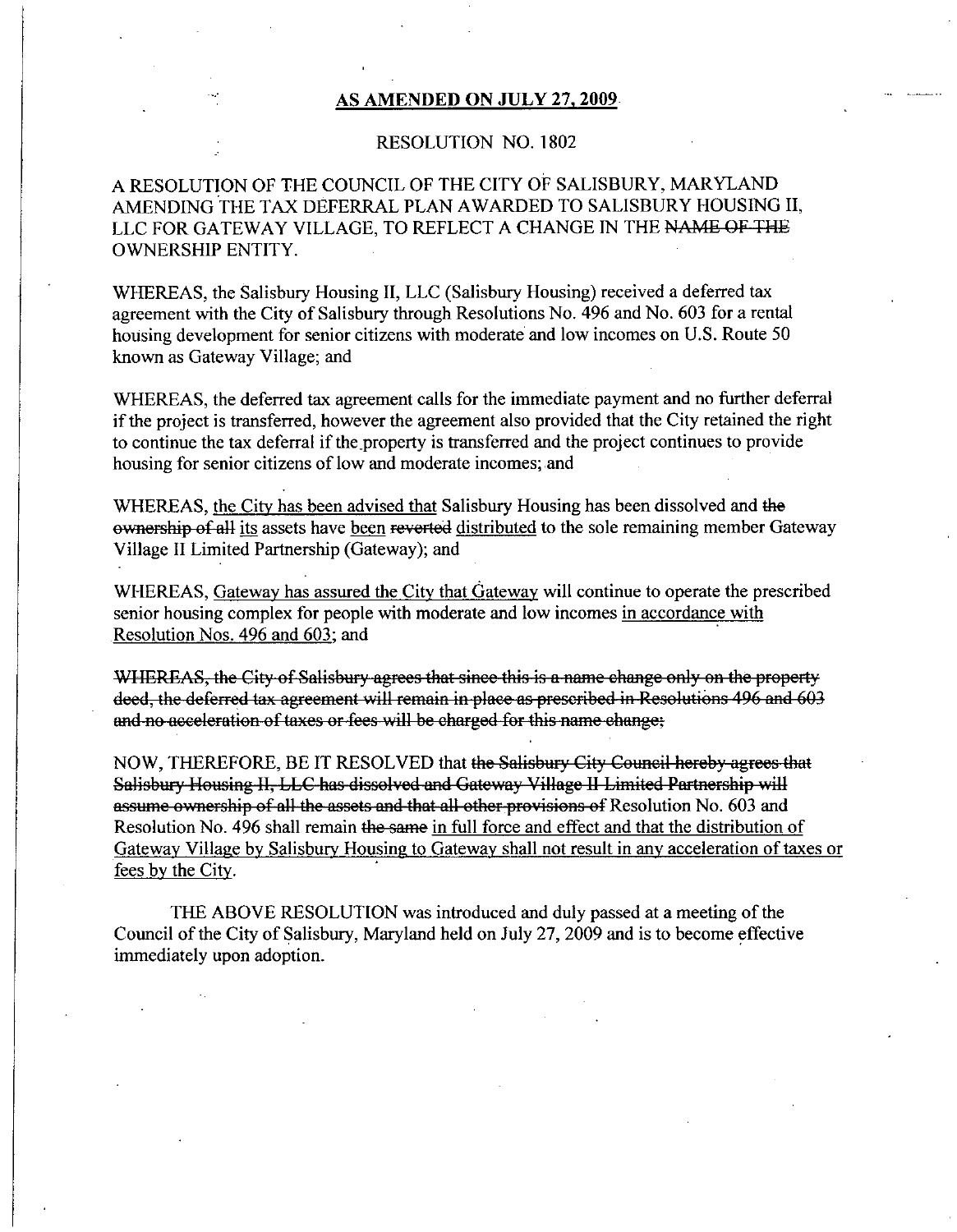ATTEST

Bren T:<br>Ada ()<br>J. Colegrove<br>LERK

CITY CLERK

Approved by me this  $28^{40}$  $\frac{dy}{dx}$  day of  $\frac{du}{dx}$ , 2009

James reton, Jr.

MAYOR, City of Salisbury

 $4.55$ Louise Smith PRESIDENT CITY COUNCIL